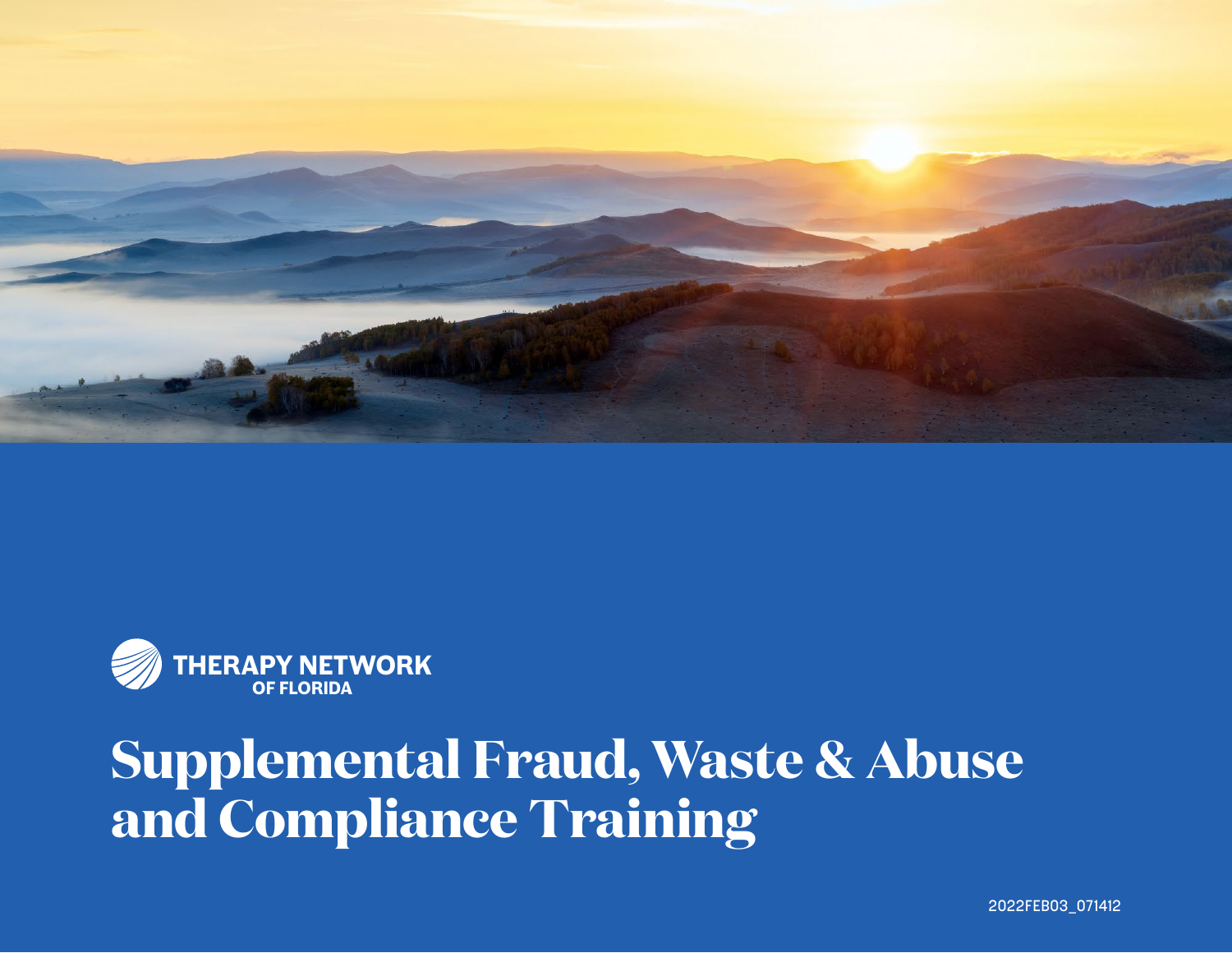## **Overview**

- This Supplemental FWA Training is being provided in conjunction with the following CMS training presentations:
	- Combating Medicare Parts C and D Fraud, Waste, and Abuse Web-Based Training Course
	- Medicare Parts C and D General Compliance Training Web-Based Training Course
- This supplemental training is intended to provide you with the methods for reporting Compliance, Ethics, and Fraud Waste and Abuse violations (suspected or confirmed).
- You can report these violations to ATA-FL directly, the State or Federal Government, or to the affected Health Plan(s).
- The methods for reporting to ATA-FL, the State Government, and the affected Health Plan(s) are contained in the remaining slides.
	- The methods for reporting to the Federal Government are contained in the CMS training presentations.

![](_page_1_Picture_8.jpeg)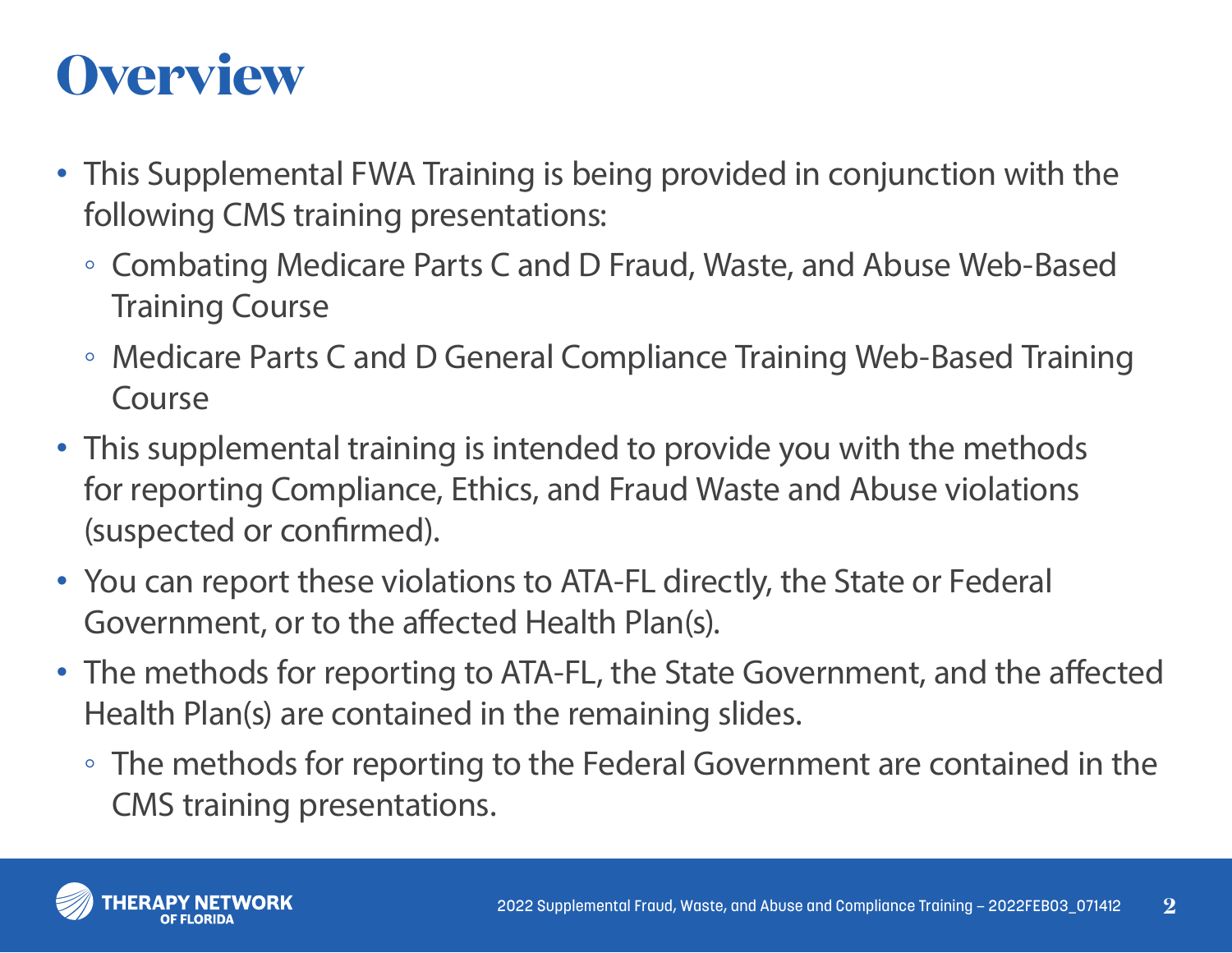# **ATA-FL Contact Information**

#### **Fraud, Waste & Abuse Hotline:**

866-321-5550 (Toll-Free) You can also file an anonymous report, if you want.

#### **Mail your report to:**

Special Investigative Unit (SIU) Attn: Marjorie Henderson 2001 S. Andrews Avenue Fort Lauderdale, Florida 33316

#### **Fax your report to:**

(866) 276-3667 Attn: Marjorie Henderson This is a dedicated Compliance line

### **Email your report:**

SIU@healthsystemone.com

![](_page_2_Picture_9.jpeg)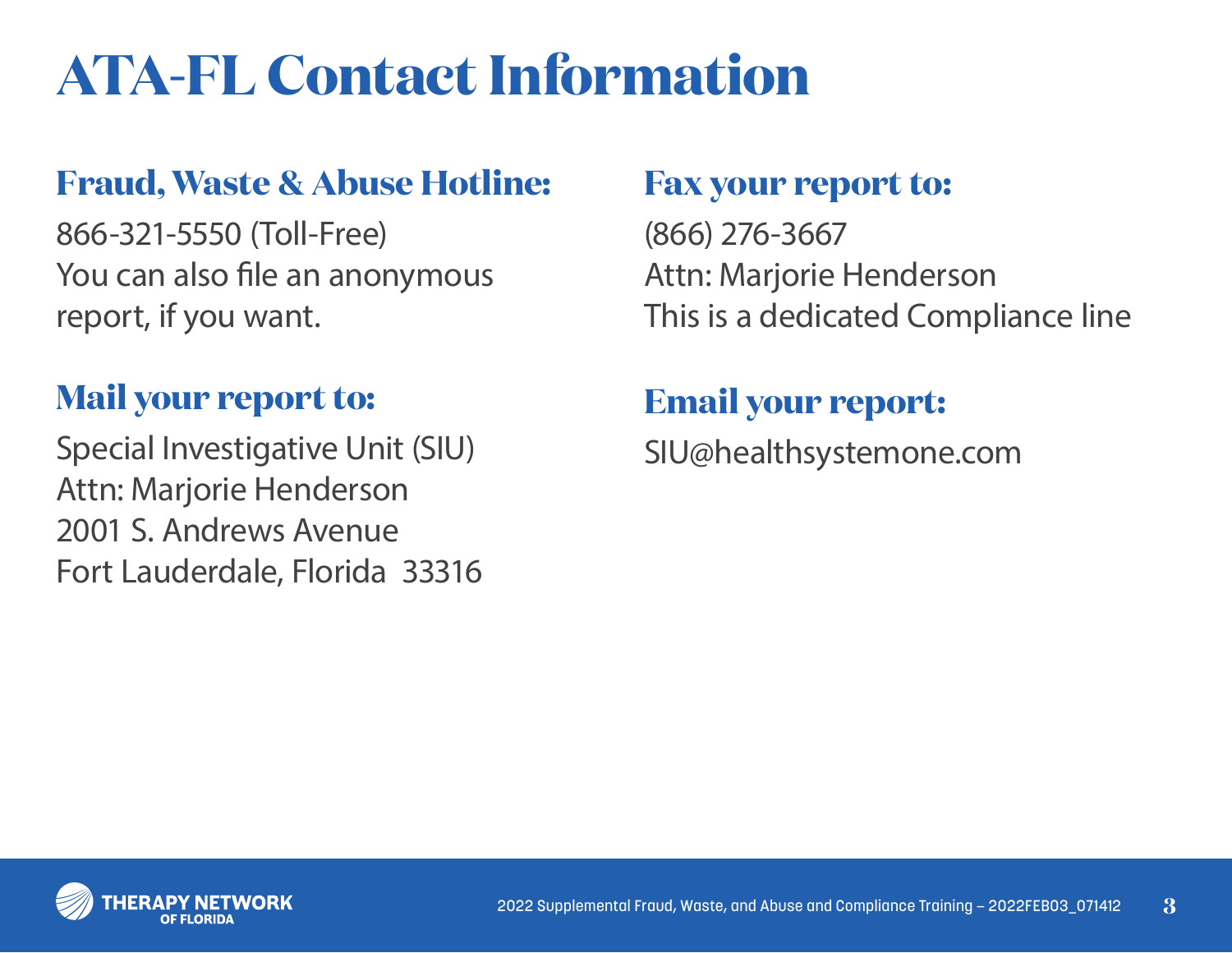# **Amerigroup Contact Information**

#### **Corporate Investigations Dept:**

800-600-4441 Toll-Free

## **Toll-Free Fraud Hotline:**

866-847-8247

## **Ethics & Compliance Helpline:**

1-877-725-2702

### **Mail your report to:**

Corporate Investigations Dept Amerigroup Community Care 4425 Corporation Lane Virginia Beach, VA 23462

### **Web submissions:**

www.myamerigroup.com

### **Email Submissions:**

medicaidfraudinvestigations@ amerigroup.com

![](_page_3_Picture_13.jpeg)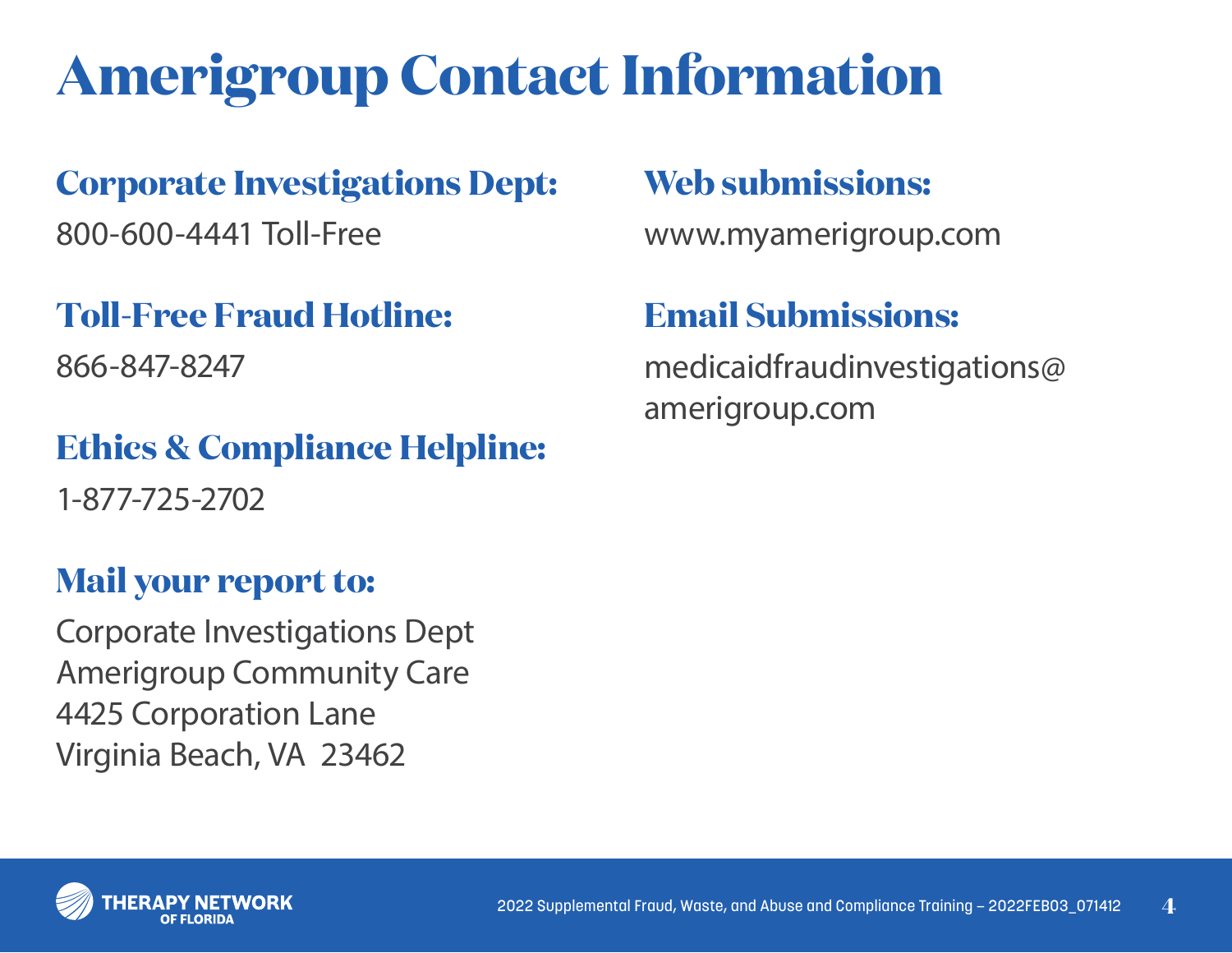## **Community Care Plan Contact Information**

Suspected instances of Fraud, Waste and Abuse can be reported through:

#### **MHS Compliance Hotline:**

954-265-5855 CCP.Compliance@ccpcares.org or CCP.SIU@ccpcares.org

#### **Compliance Officer**

954-622-3489

#### **Anonymous reports to CCP:**

855-843-1106 or lighthouse-services.com/ccpcares

![](_page_4_Picture_8.jpeg)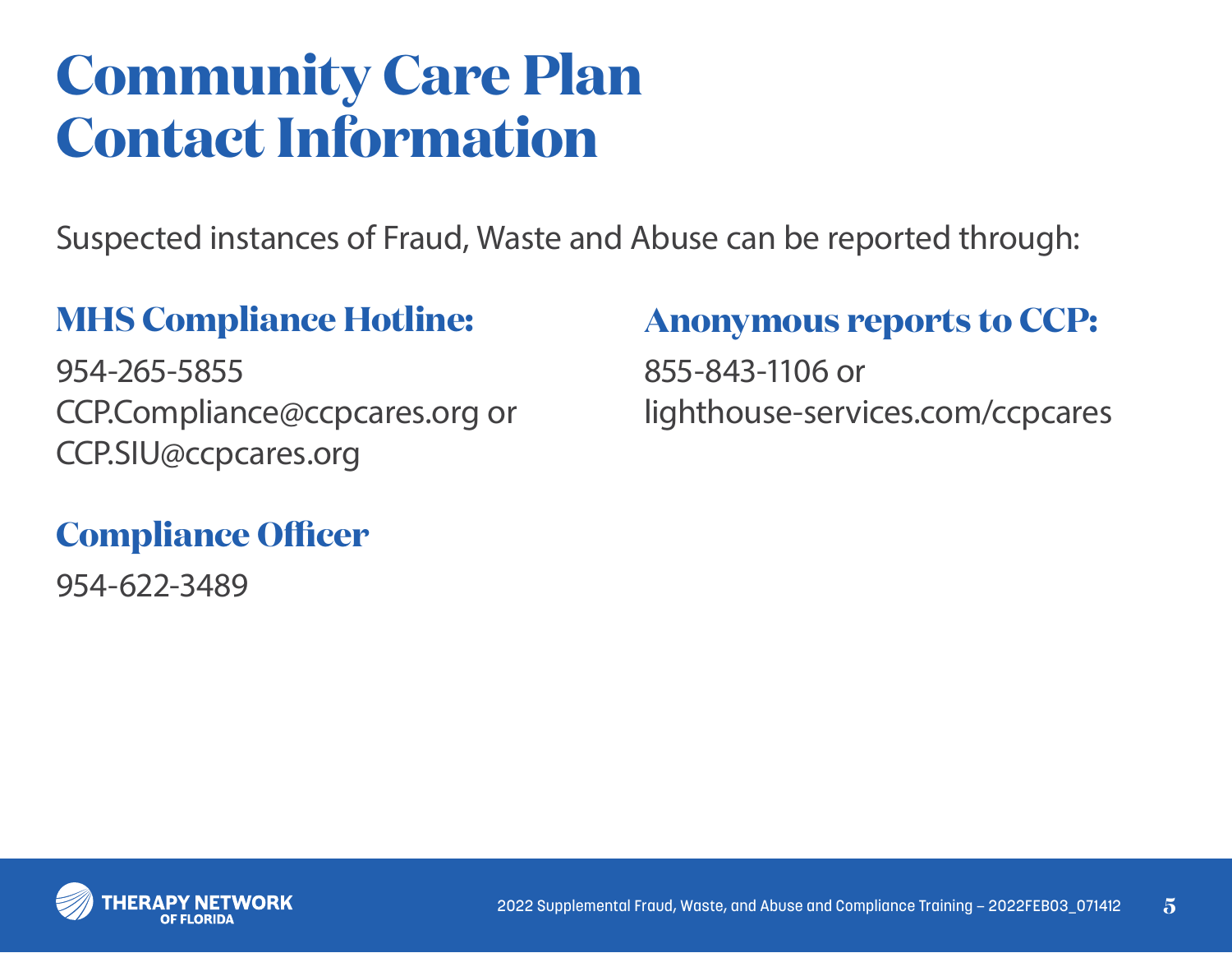# **Coventry/Aetna Contact Information**

Ethics & Compliance Concerns

## **AlertLine:**

888-891-8910 (Toll-Free)

#### **Mail your report to:**

Aetna Compliance Department P.O. Box 370205 W. Hartford, CT 06137-0205

#### **Web submission:**

www.aetna.alterline.com

![](_page_5_Picture_8.jpeg)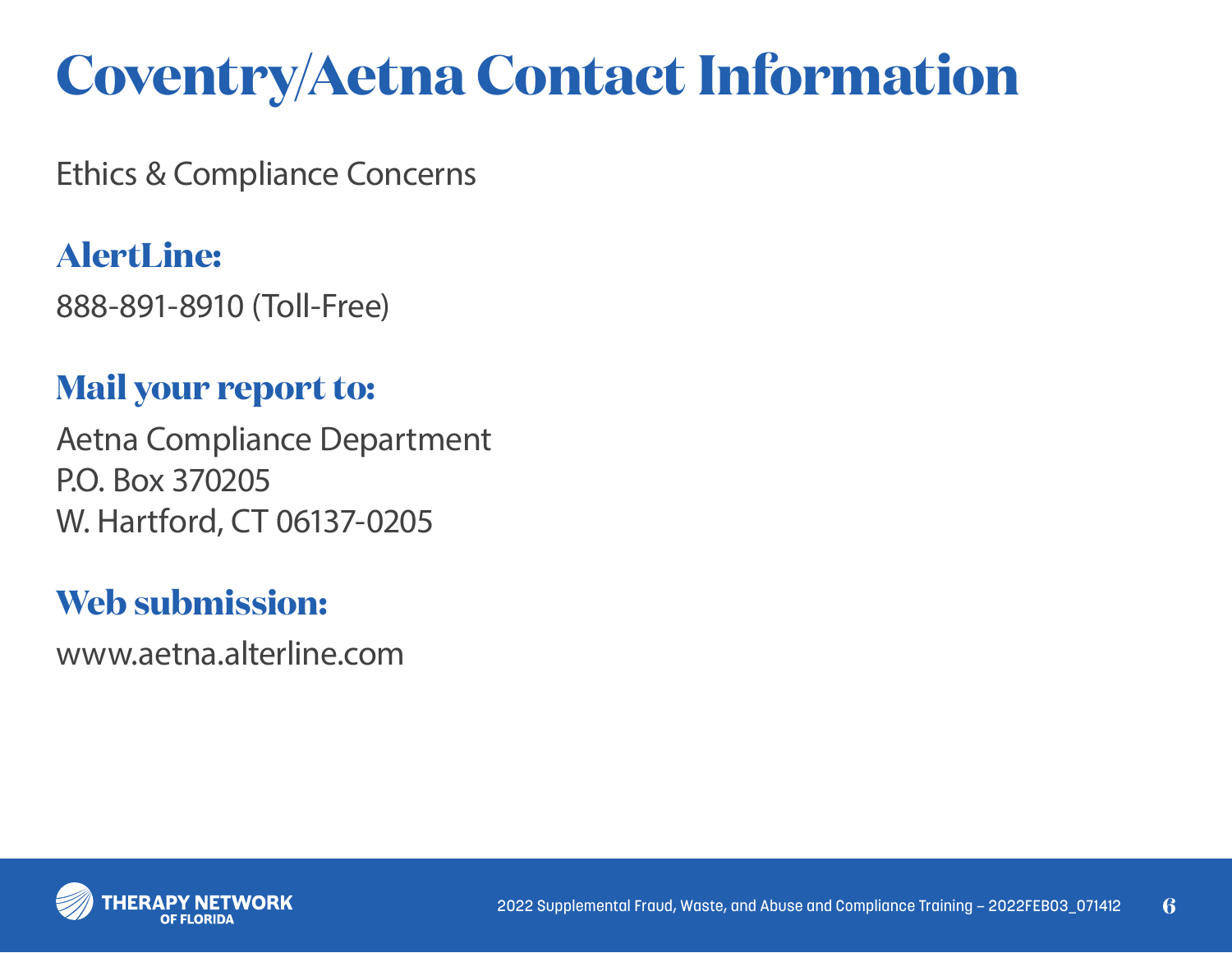## **Humana Contact Information**

### **Special Investigations Referral Department:**

800-614-4126 (Toll-Free)

### **Ethics Help Line:**

877-5-THE-KEY (Toll-Free) 877-584-3539 www.ethicshelpline.com

#### **Mail your report to:**

Humana Special Investigative Unit (SIU) 1100 Employers Blvd Green Bay, WI 54344

#### **Fax your report to:**

Attention: Humana SIU (920) 339-3673

#### **Email your report:**

SIUReferrals@Humana.com

![](_page_6_Picture_11.jpeg)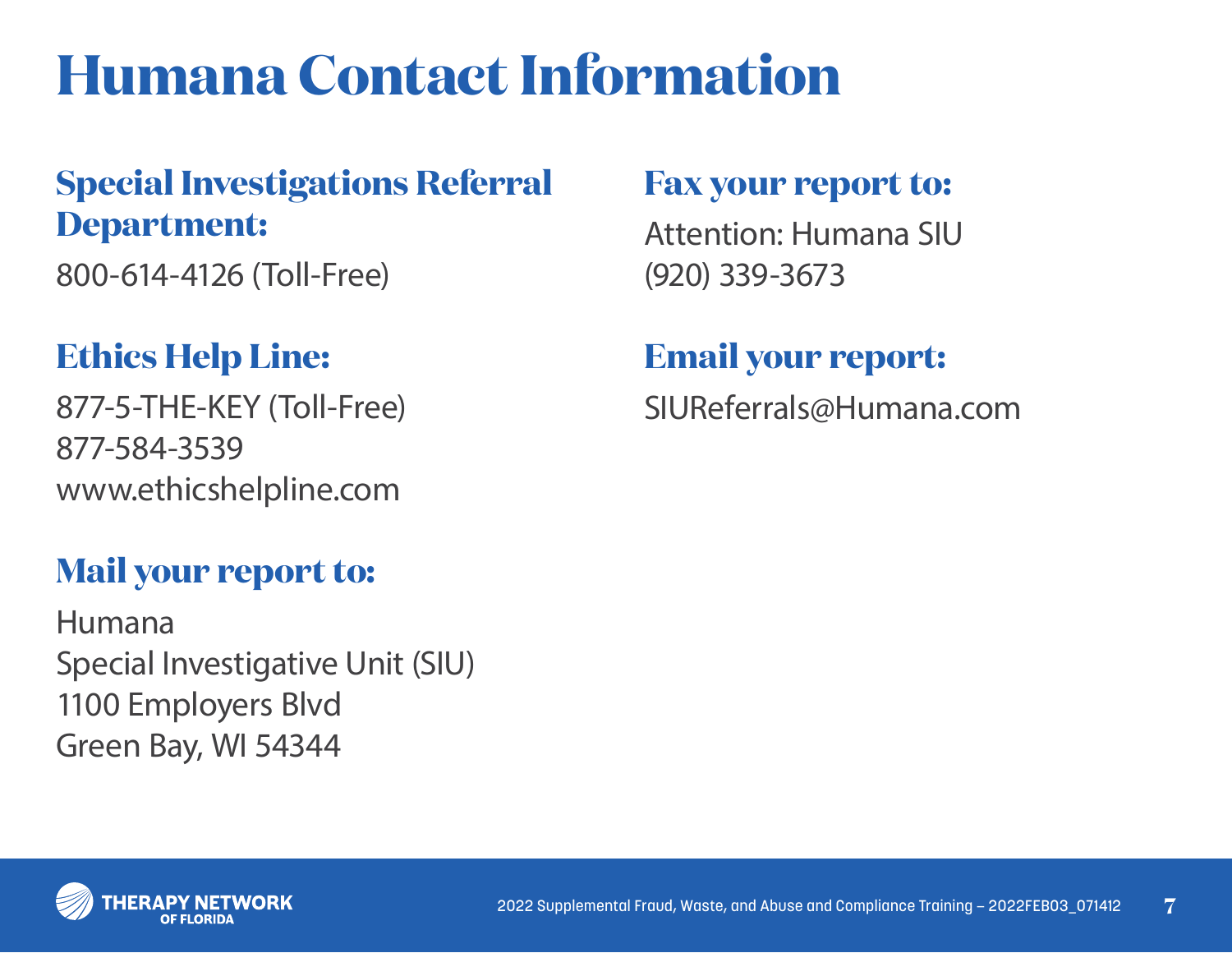# **MMM of Florida Contact Information**

Report ethical, compliance, fraud, waste and abuse violations in a confidential manner through:

### **Online:**

https://mmm-fl.ethicspoint.com

#### **Hotline:**

844-481-4937 (Toll-Free)

### **Mail your report to:**

MMM of Florida Special Investigative Unit (SIU) 5775 Blue Lagoon Drive, Suite 450 Miami, FL 33126-2591

## **Compliance Officer:**

Angel Tirado Email: Angel.Tirado@mmm-fl.com Phone: (786) 620-9391

![](_page_7_Picture_10.jpeg)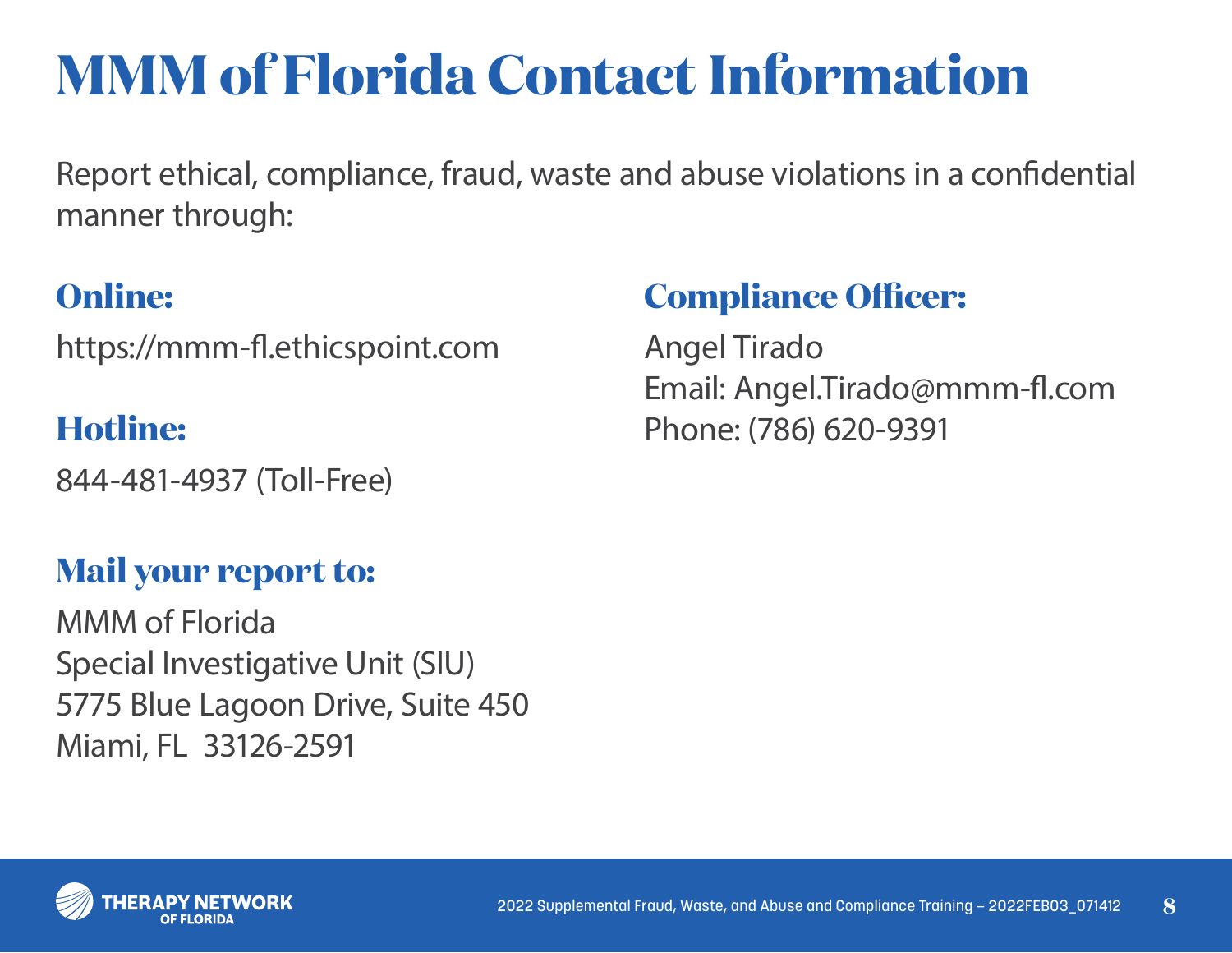# **Molina Healthcare Contact Information**

#### **Molina Healthcare AlertLine:**

866-606-3889 (Toll-Free) or

#### **Online submission:**

https://www.molinahealthcare.alertline.com

![](_page_8_Picture_5.jpeg)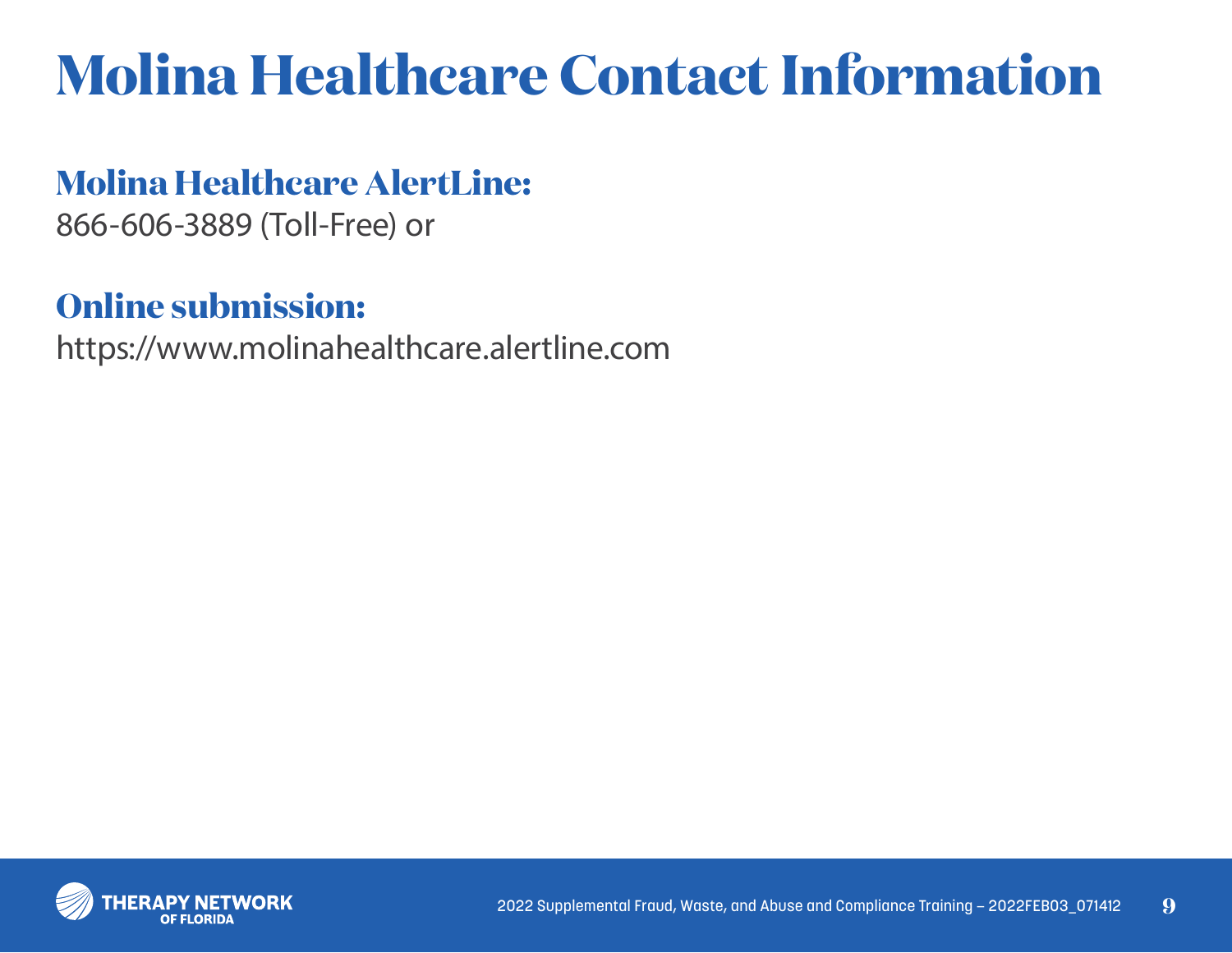# **State of Florida Contact Information**

#### **Medicaid Billing Fraud**

Office of Medicaid Program Integrity of the Inspector General: 888-419-3456 (Toll-Free)

#### **Provider Fraud:**

Office of Attorney General 866-966-7226 (Toll-Free)

#### **Member Fraud:**

FL Dept of Financial Services 866-762-2237 (Toll-Free)

![](_page_9_Picture_7.jpeg)